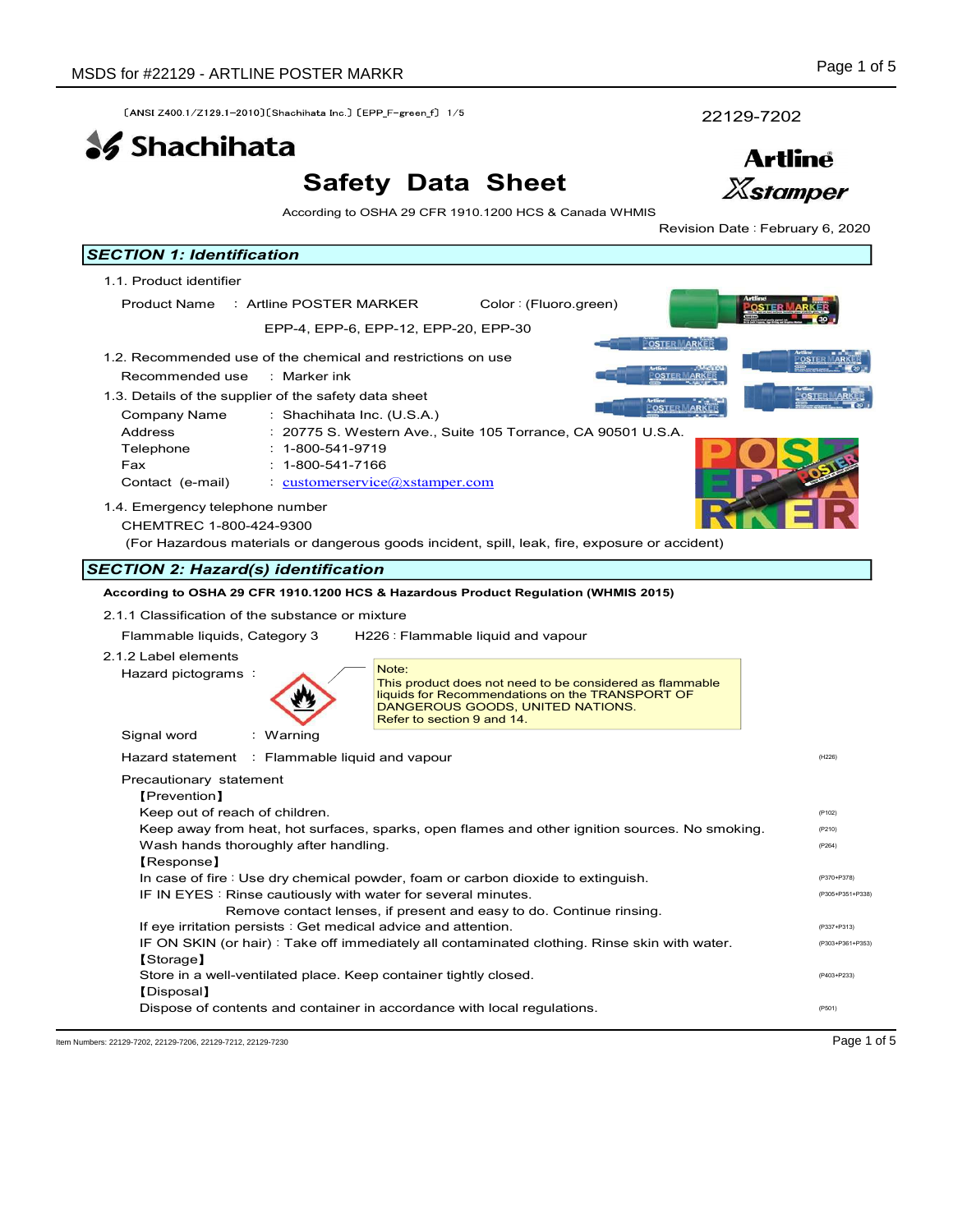#### 2.1.3 Other hazards



## SECTION 3: Composition/information on ingredients



| DS for #22129 - ARTLINE POSTER MARKR                               |                                       |                                                                                                                                                                                                                                                                                                                |                                                        |                                                                                                        | Page 2 of 5                    |
|--------------------------------------------------------------------|---------------------------------------|----------------------------------------------------------------------------------------------------------------------------------------------------------------------------------------------------------------------------------------------------------------------------------------------------------------|--------------------------------------------------------|--------------------------------------------------------------------------------------------------------|--------------------------------|
| 2.1.3 Other hazards                                                | this product is considered hazardous. | [ANSI Z400 1/Z129 1-2010] [Shachihata Inc.] [EPP_F-green f] 2/5<br>Under United States Regulations (29 CFR 1910.1200 - Hazard Communication Standard),<br>In Canada, the product mentioned above is considered hazardous<br>under the Workplace Hazardous Materials Information System (WHMIS2015)             |                                                        |                                                                                                        |                                |
| 2.3 Other information<br><b>NFPA</b>                               | <b>FLAMMABILITY</b><br><b>HEALTH</b>  | INSTABILITY/<br><b>REACTIVITY</b>                                                                                                                                                                                                                                                                              | <b>HEALTH</b><br><b>HMIS</b><br>PERSONAL<br>PROTECTION | Artline POSTER MARKERS EPP<br>$\angle$<br>$\vert$ 1<br> 2 <br><b>FLAMMABILITY</b><br>PHYSICAL HAZARD 0 |                                |
|                                                                    |                                       | <b>ECTION 3: Composition/information on ingredients</b>                                                                                                                                                                                                                                                        |                                                        |                                                                                                        |                                |
| Substance / Mixture : Mixture<br>Ingredients                       |                                       |                                                                                                                                                                                                                                                                                                                |                                                        |                                                                                                        |                                |
| Chemical Name /                                                    |                                       | Composition                                                                                                                                                                                                                                                                                                    | CAS                                                    |                                                                                                        | Classification (OSHA HCS 2012) |
| Generic name                                                       |                                       | weight %                                                                                                                                                                                                                                                                                                       | Registry No.                                           | <b>Hazard Class</b>                                                                                    | <b>Hazard statement</b>        |
| Ethanol                                                            |                                       | $1 \sim 5$                                                                                                                                                                                                                                                                                                     | 64-17-5                                                | Flam. Liq. 2                                                                                           | H225                           |
| Water                                                              |                                       | $55 - 65$                                                                                                                                                                                                                                                                                                      | 7732-18-5                                              | none                                                                                                   | none                           |
| Synthetic resin                                                    |                                       | $20 \sim 30$                                                                                                                                                                                                                                                                                                   | Confidential                                           | none                                                                                                   | none                           |
| Titanium dioxide                                                   |                                       | $5 \sim 15$                                                                                                                                                                                                                                                                                                    | 13463-67-7                                             | none                                                                                                   | none                           |
| Others                                                             |                                       | $1 \sim 5$                                                                                                                                                                                                                                                                                                     | Confidential                                           | none                                                                                                   | none                           |
| total                                                              |                                       | 100                                                                                                                                                                                                                                                                                                            |                                                        |                                                                                                        |                                |
| <b>ECTION 4: First-aid measures</b>                                |                                       |                                                                                                                                                                                                                                                                                                                |                                                        |                                                                                                        |                                |
| 4.1. Description of first aid measures<br>IF INHALED<br>IF ON SKIN |                                       | : Remove victim to fresh air and keep at rest in a position comfortable for breathing.<br>Consult a doctor if symptoms persist.<br>: Remove / Take off immediately all contaminated clothing. Wash with soap and water.<br>If skin irritation/rash occurs or feel unwell, consult a doctor for medical advice. |                                                        |                                                                                                        |                                |
| IF IN EYES                                                         |                                       | : Rinse cautiously with water for several minutes. Remove contact lenses, if present and<br>easy to do. Continue rinsing. If eye irritation persists, get medical advice/attention.                                                                                                                            |                                                        |                                                                                                        |                                |
| IF SWALLOWED                                                       |                                       | : After rinse mouth immediately, give about 250 ml of water or milk and thin in the stomach,<br>and do not vomit forcibly. Moreover, do not give anything from the mouth to the patient                                                                                                                        |                                                        |                                                                                                        |                                |

## **SECTION 4: First-aid measures**

| 4.1. Description of first aid measures |                                                                                                                                                                                                                                                                        |
|----------------------------------------|------------------------------------------------------------------------------------------------------------------------------------------------------------------------------------------------------------------------------------------------------------------------|
| IF INHALED                             | : Remove victim to fresh air and keep at rest in a position comfortable for breathing.<br>Consult a doctor if symptoms persist.                                                                                                                                        |
| IF ON SKIN                             | : Remove / Take off immediately all contaminated clothing. Wash with soap and water.<br>If skin irritation/rash occurs or feel unwell, consult a doctor for medical advice.                                                                                            |
| IF IN EYES                             | : Rinse cautiously with water for several minutes. Remove contact lenses, if present and<br>easy to do. Continue rinsing. If eye irritation persists, get medical advice/attention.                                                                                    |
| IF SWALLOWED                           | : After rinse mouth immediately, give about 250 ml of water or milk and thin in the stomach,<br>and do not vomit forcibly. Moreover, do not give anything from the mouth to the patient<br>when not conscious. Receive the doctor's treatment (stomach pump) promptly. |
| Note to Physicians:                    |                                                                                                                                                                                                                                                                        |
|                                        | All treatments should be based on observed signs and symptoms of distress in the patient.                                                                                                                                                                              |
| may have occurred.                     | Consideration should be given to the possibility that overexposure to materials other than this product                                                                                                                                                                |
|                                        | <b>SECTION 5: Fire-fighting measures</b>                                                                                                                                                                                                                               |
| 5.1. Extinguishing media               |                                                                                                                                                                                                                                                                        |
| Suitable extinguishing media           | : Dry chemical powder, foam or carbon dioxide                                                                                                                                                                                                                          |
| Unsuitable extinguishing media         | : None                                                                                                                                                                                                                                                                 |

5.2. Special hazards arising from the substance or mixture For initial stage extinction, carbon dioxide or dry chemical powder. When a fire extends, fire is extinguished by a large amount of water spray. Do not discharge extinguishing waters into the aquatic environment.

Item Numbers: 22129-7202, 22129-7206, 22129-7212, 22129-7230 Page 2 of 5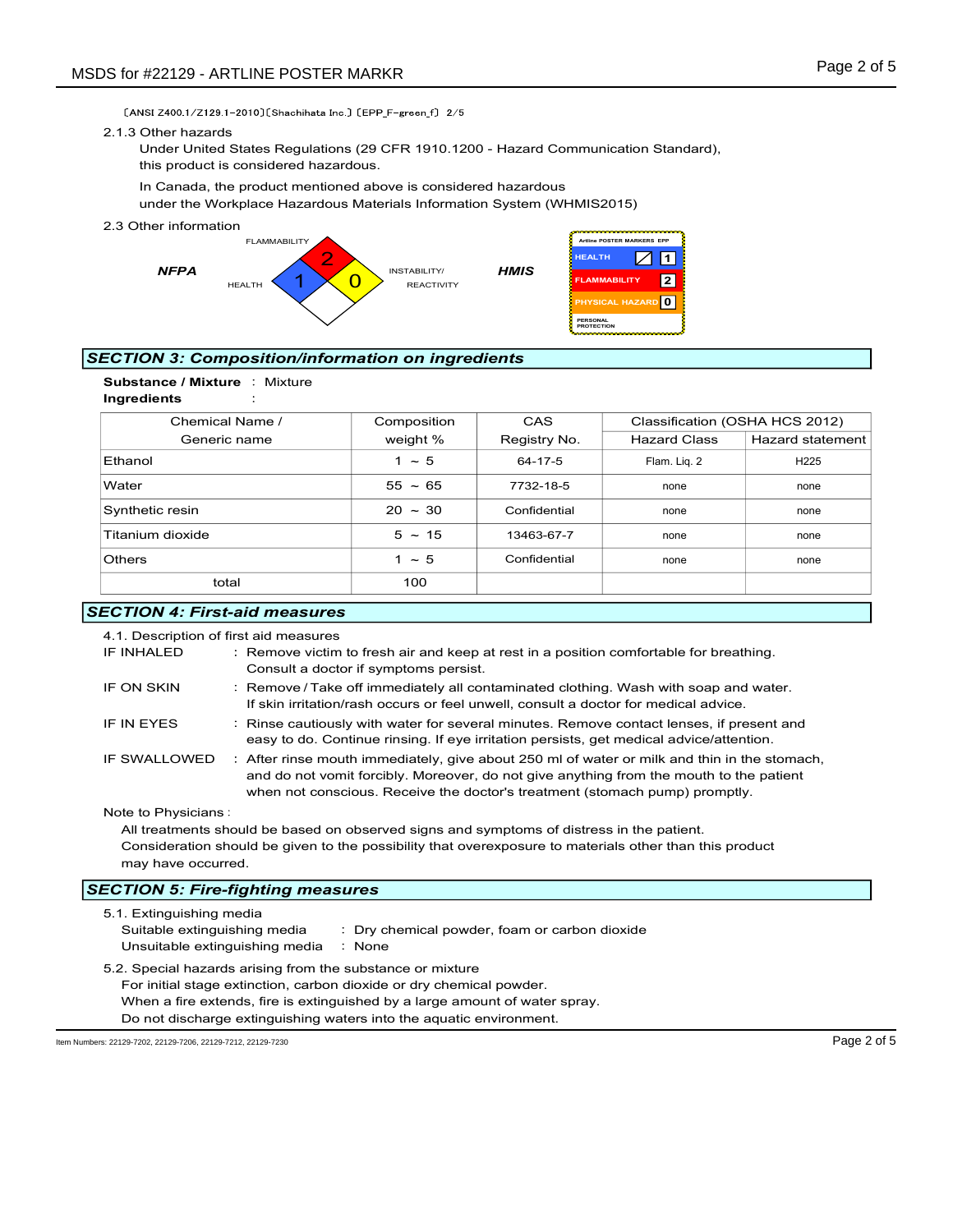$[ANSI Z400.1/Z129.1-2010][Shachihata Inc.]\,\, [EPP_F-green_f]\ 3/5$ 

#### 5.3. Advice for firefighters

In the extinction work, an appropriate protective equipment (gloves, glasses, and mask) has to be worn. Because during a fire, hazardous gases may be generated, fire-fighters have to wear self-contained breathing apparatus and other protective equipment.

## SECTION 6: Accidental release measures

- 6.2. Environmental precautions
- Do not throw the leakage thing directly into environment
- 6.3. Methods and material for containment and cleaning up
	- In case of a small spill, remove by absorbing with absorbents (sawdust, soil, sand, waste cloth, etc.), and then wipe off the waste well with waste cloth, and rag.
	- In case of large spills, prevent leakage by enclosing with nonflammables (earth and sand, etc.)

## **SECTION 7: Handling and storage**

| apparatus and other protective equipment.                                                                                                                                                                                           |                           |                                                                                                                                                                                                                         | Because during a fire, nazardous gases may be generated, fire-fighters have to wear self-contained breathing                                                                                                                                                                                                 |  |
|-------------------------------------------------------------------------------------------------------------------------------------------------------------------------------------------------------------------------------------|---------------------------|-------------------------------------------------------------------------------------------------------------------------------------------------------------------------------------------------------------------------|--------------------------------------------------------------------------------------------------------------------------------------------------------------------------------------------------------------------------------------------------------------------------------------------------------------|--|
| ECTION 6: Accidental release measures                                                                                                                                                                                               |                           |                                                                                                                                                                                                                         |                                                                                                                                                                                                                                                                                                              |  |
| 6.1. Personal precautions, protective equipment and emergency procedures<br>6.2. Environmental precautions<br>Do not throw the leakage thing directly into environment<br>6.3. Methods and material for containment and cleaning up |                           | Evacuate personnel to safe area. Shut off all sources of ignition.<br>and then wipe off the waste well with waste cloth, and rag.<br>and collect into empty container by scoop, suction equipment or the like.          | No Flares, smoking or flame in area. Put on protective equipment. Ensure adequate ventilation.<br>In case of a small spill, remove by absorbing with absorbents (sawdust, soil, sand, waste cloth, etc.),<br>In case of large spills, prevent leakage by enclosing with nonflammables (earth and sand, etc.) |  |
| <b>ECTION 7: Handling and storage</b>                                                                                                                                                                                               |                           |                                                                                                                                                                                                                         |                                                                                                                                                                                                                                                                                                              |  |
| 7.1. Precautions for safe handling<br>Advice on safe handling<br>7.2. Conditions for safe storage, including any incompatibilities<br>Requirements for storage<br>areas and containers                                              |                           | : Use with adequate ventilation.<br>Avoid contact with skin, eyes and clothing.<br>Obtain special instructions before use.<br>Do not eat, drink or smoke when using this product.<br>Keep out of the reach of children. | Do not handle until all safety precautions have been read and understood.<br>: Keep containers tightly closed and store in a cool and dry place.<br>Keep away from heat and flame, ignition source and sunlight.                                                                                             |  |
| ECTION 8: Exposure controls/personal protection                                                                                                                                                                                     |                           |                                                                                                                                                                                                                         |                                                                                                                                                                                                                                                                                                              |  |
| 8.1. Control parameters<br><b>ACGIH (2019)</b><br>Ethanol<br>Titanium dioxide                                                                                                                                                       | <b>STEL</b><br><b>TWA</b> | 1,000 ppm<br>10 mg/m $3$                                                                                                                                                                                                |                                                                                                                                                                                                                                                                                                              |  |
| <b>OSHA PEL</b><br>Ethanol<br>Titanium dioxide                                                                                                                                                                                      | <b>TWA</b><br><b>TWA</b>  | 1,000 ppm<br>15 mg/m $3$                                                                                                                                                                                                |                                                                                                                                                                                                                                                                                                              |  |
| Canada Ontario Provincial<br>Ethanol                                                                                                                                                                                                | STEL                      | 1,000 ppm                                                                                                                                                                                                               |                                                                                                                                                                                                                                                                                                              |  |

## SECTION 8: Exposure controls/personal protection

| <b>SECTION 7: Handling and storage</b> |                           |                                                                                        |  |
|----------------------------------------|---------------------------|----------------------------------------------------------------------------------------|--|
| 7.1. Precautions for safe handling     |                           |                                                                                        |  |
| Advice on safe handling                |                           | : Use with adequate ventilation.                                                       |  |
|                                        |                           | Avoid contact with skin, eyes and clothing.<br>Obtain special instructions before use. |  |
|                                        |                           | Do not handle until all safety precautions have been read and understood.              |  |
|                                        |                           | Do not eat, drink or smoke when using this product.                                    |  |
|                                        |                           | 7.2. Conditions for safe storage, including any incompatibilities                      |  |
| Requirements for storage               |                           | : Keep containers tightly closed and store in a cool and dry place.                    |  |
| areas and containers                   |                           | Keep away from heat and flame, ignition source and sunlight.                           |  |
| Keep out of the reach of children.     |                           |                                                                                        |  |
|                                        |                           |                                                                                        |  |
|                                        |                           | <b>SECTION 8: Exposure controls/personal protection</b>                                |  |
| 8.1. Control parameters                |                           |                                                                                        |  |
| <b>ACGIH (2019)</b>                    |                           |                                                                                        |  |
| Ethanol                                | <b>STEL</b><br><b>TWA</b> | 1,000 ppm                                                                              |  |
| Titanium dioxide                       |                           | 10 mg/m $3$                                                                            |  |
| <b>OSHA PEL</b><br>Ethanol             | <b>TWA</b>                |                                                                                        |  |
| Titanium dioxide                       | <b>TWA</b>                | 1,000 ppm<br>15 mg/m $3$                                                               |  |
| Canada Ontario Provincial              |                           |                                                                                        |  |
| Ethanol                                | STEL                      | 1,000 ppm                                                                              |  |
| Titanium dioxide                       | TWA                       | 10 mg/m $3$                                                                            |  |
| Canada Quebec Provincial               |                           |                                                                                        |  |
| Ethanol                                | <b>TWA</b>                | 1,000 ppm                                                                              |  |
| Titanium dioxide                       | <b>TWA</b>                | 10 mg/m $^3$                                                                           |  |
| 8.2. Exposure controls                 |                           |                                                                                        |  |
| Personal protective equipment          |                           |                                                                                        |  |
|                                        |                           | Respiratory Protection : Use with local exhaust ventilation, when in long use.         |  |
|                                        |                           | Avoid breathing vapours. Wear mask to prevent organic gas, if necessary.               |  |
| <b>Hand Protection</b>                 |                           | : Avoid contact with hands. Wear safety gloves, if necessary.                          |  |
|                                        |                           | : Avoid contact with eyes. Wear safety glasses, if necessary.                          |  |
| Eye Protection                         |                           |                                                                                        |  |
| Skin Protection                        |                           | : Avoid skin contact. Wear personal protection apron, boots, if necessary.             |  |
| Environmental exposure controls        |                           |                                                                                        |  |
| General advice                         |                           | : Prevent product from entering drains.                                                |  |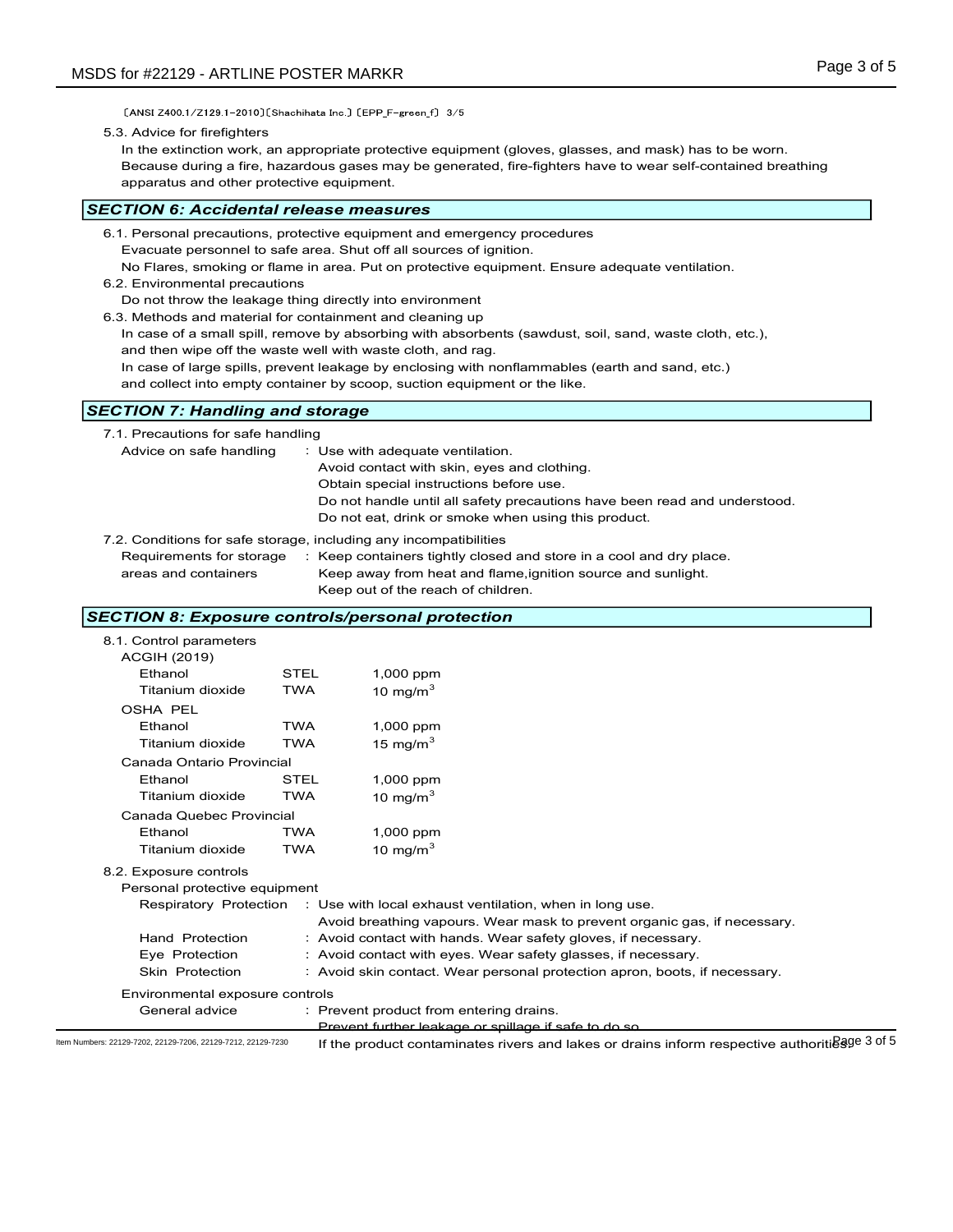| MSDS for #22129 - ARTLINE POSTER MARKR                                                                                                                                                                                                |                                                                                                                                                                                                                                              | Page 4 of 5                                                                                                                                                                                                                                                                               |
|---------------------------------------------------------------------------------------------------------------------------------------------------------------------------------------------------------------------------------------|----------------------------------------------------------------------------------------------------------------------------------------------------------------------------------------------------------------------------------------------|-------------------------------------------------------------------------------------------------------------------------------------------------------------------------------------------------------------------------------------------------------------------------------------------|
| [ANSI Z400 1/Z129 1-2010] [Shachihata Inc.] [EPP_F-green f] 4/5                                                                                                                                                                       |                                                                                                                                                                                                                                              |                                                                                                                                                                                                                                                                                           |
| <b>SECTION 9: Physical and chemical properties</b>                                                                                                                                                                                    |                                                                                                                                                                                                                                              |                                                                                                                                                                                                                                                                                           |
| 9.1 Information on basic physical and chemical properties<br>Appearance                                                                                                                                                               | : Green liquid                                                                                                                                                                                                                               |                                                                                                                                                                                                                                                                                           |
| Odor                                                                                                                                                                                                                                  | : None                                                                                                                                                                                                                                       |                                                                                                                                                                                                                                                                                           |
| рH                                                                                                                                                                                                                                    | $:$ Not applicable                                                                                                                                                                                                                           |                                                                                                                                                                                                                                                                                           |
| Boiling point                                                                                                                                                                                                                         | : 172.4°F (78°C) ~ 212°F (100°C)                                                                                                                                                                                                             |                                                                                                                                                                                                                                                                                           |
| Flash point                                                                                                                                                                                                                           | : $112.2^{\circ}F$ (44 $^{\circ}C$ ) (closed cup)                                                                                                                                                                                            | Not sustained combustibility; Refer to section14                                                                                                                                                                                                                                          |
| Relative Density (at 77°F, 25°C) : $1.0 \sim 1.2$ (g/cm <sup>3</sup> )                                                                                                                                                                |                                                                                                                                                                                                                                              |                                                                                                                                                                                                                                                                                           |
| Solubility in Water                                                                                                                                                                                                                   | : Soluble                                                                                                                                                                                                                                    |                                                                                                                                                                                                                                                                                           |
| <b>SECTION 10: Stability and reactivity</b>                                                                                                                                                                                           |                                                                                                                                                                                                                                              |                                                                                                                                                                                                                                                                                           |
| No dangerous reaction known under conditions of normal use.<br>10.2. Possibility of hazardous reactions<br>10.3. Chemical stability<br>The product is stable.<br>10.4. Conditions to Avoid<br>High temperature, Direct sunlight, Fire | Under normal conditions of storage and use, hazardous reactions will not occur.                                                                                                                                                              |                                                                                                                                                                                                                                                                                           |
| 10.5. Incompatible Materials<br>No data available<br>10.6. Hazardous decomposition products<br>CO, CO <sub>2</sub>                                                                                                                    |                                                                                                                                                                                                                                              |                                                                                                                                                                                                                                                                                           |
| <b>SECTION 11: Toxicological information</b>                                                                                                                                                                                          |                                                                                                                                                                                                                                              |                                                                                                                                                                                                                                                                                           |
| 11.1. Information on toxicological effects<br>Acute toxicity<br>[Ethanol]<br>Oral-rat<br>Inhalation-rat                                                                                                                               | : LD/LC50 values that are relevant for classification<br>>5,000 mg/kg<br>LD50<br><b>LC50</b><br>>20 mg/L/4h                                                                                                                                  |                                                                                                                                                                                                                                                                                           |
| Carcinogenicity                                                                                                                                                                                                                       | : Titanium dioxide has been classified by the IARC as Group 2B.<br>Other materials; Not contain any component that is considered<br>a human carcinogen by IARC, ACGIH, EPA, EU or NTP.                                                       |                                                                                                                                                                                                                                                                                           |
|                                                                                                                                                                                                                                       | NTP (National Toxicology Program, USA) in the classification of suspected carcinogenic to humans has not been done.<br>Therefore, as the ink product we could not classify the carcinogenicity of GHS from that there is no sufficient data. | Regarding the carcinogenicity of titanium dioxide, International Agency for Research on Cancer (IARC) has classified as a group 2B. However,<br>ACGIH (American Conference of Governmental Industrial Hygienists), EPA (Environmental Protection Agency), EU (European Chemicals Agency), |
| <b>SECTION 12: Ecological information</b>                                                                                                                                                                                             |                                                                                                                                                                                                                                              |                                                                                                                                                                                                                                                                                           |
| 12.1. Ecotoxicity                                                                                                                                                                                                                     | : No data available                                                                                                                                                                                                                          |                                                                                                                                                                                                                                                                                           |
| 12.2. Persistence and degradability : No data available                                                                                                                                                                               |                                                                                                                                                                                                                                              |                                                                                                                                                                                                                                                                                           |
| 12.3. Bioaccumulative potential<br>12.4. Mobility in soil                                                                                                                                                                             | : No data available<br>: No data available                                                                                                                                                                                                   |                                                                                                                                                                                                                                                                                           |

Do not allow product to reach ground, any water course or sewage system.